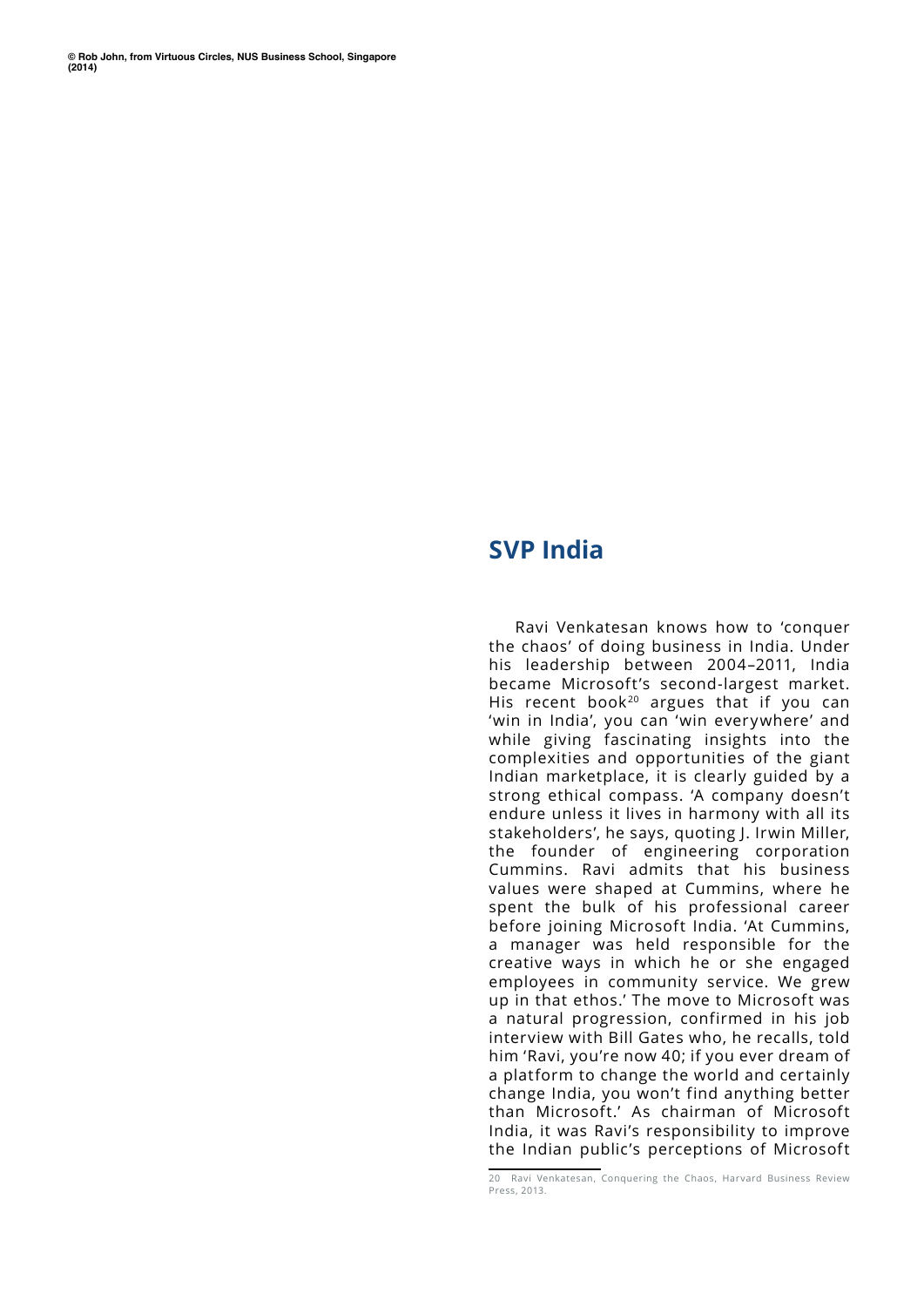and to 'do well by doing good' through technology. Looking back over his seven-year tenure he is particularly proud of Microsoft's computer literacy programme that has so far trained 735,000 government school teachers, who in turn have taught IT skills to 35 million students.

Working for Microsoft has brought Ravi into close contact with a unique community of technologists and philanthropists, and specifically SVP's Seattle chapter. Will Poole, a senior Microsoft employee, and his wife Janet Levinger are active members of SVP Seattle, and through friendship with Ravi, they suggested that the collective giving model pioneered by SVP could be relevant for the burgeoning professional class in India's own 'silicon valley'. The couple, together with SVP partner and technologist, Pradeep Singh, did more than making a suggestion: they raised a significant grant to help get SVP in India off the ground. 'Without that generosity and a lot of hand-holding, it's unlikely anything would have materialised,' admits Ravi.

In the middle of 2012, an SVP chapter in India started to take shape, with ambitions from the start to be a significant force in philanthropy, rather than an isolated local effort. 'You start small and insignificant,' says Ravi, 'but particularly after my experience of Microsoft, I knew we had to plan for scale to be one of the largest and most influential organisations on the Indian philanthropy landscape'. Ravi wanted an opportunity that offered, in technology-speak, a 'Plug & Play' platform for anybody with socially transformative ideas. 'We needed to be entrepreneurial in our DNA, so if someone came along with a transforming healthcare idea, for example, they could come to SVP, call up the five partners, use our brand and collective ability to raise resources and do something'.

While SVP is a proven and well-articulated model of collective giving, Ravi does not feel constrained by a blueprint. He is confident that SVP is a global network of talented individuals that has developed a model that stood the test of time, but is convinced 'we have to figure out what makes sense for us here in India'. The SVP Network was supportive of this "flexible franchise" approach to finding the right Indian identity for its newest chapter.

One key flexibility lies with its organisational structure. SVP chapters in North America are normally independent entities, each paying a membership support fee to SVP Network. Ravi says that with Indian regulatory bureaucracy requiring at least six to nine months for each registration, it makes little sense to set up city chapters as independent legal entities. Instead, SVP India is an umbrella for each new chapter, and the primary entry point for the network's support.

This novel structure is being led by SVP India's CEO Arathi Laxman, a veteran IT entrepreneur, who like Ravi is looking to use the skills and connections of a private sector career to serve the cause of philanthropy in India. Arathi's mission is to create a secure foundation from which SVP India can grow at a pace that keeps its partners engaged and motivated in an initiative that has the ambition to make a significant impact in a country of 1.2 billion people. While Arathi was leading SVP at the national level, she was responsible for setting up and making the first chapter in Bangalore operational. With the Bangalore chapter functioning, she is now focused on the India strategy and assisting with chapter formation in Mumbai, Delhi, Chennai and Pune. She is conscious of the significant human and financial resources that are required as the chapters grow, and the challenges partners face when dealing with the very different culture of non-profits.

Before starting SVP in India, Arathi worked on a project funded by the World Bank over a two-year period, helping a rag picker community build a business selling recycled paper products and create the necessary market linkages to ensure its sustainability. She says, 'When I started that project, I thought, "I have been a part of four successful start-up organisations and have advised numerous others, how difficult can this be?"' She believes the 'realities of translating leadership and capacity building from the corporate world requires co-creation of solutions, it requires a deep understanding of the environment and a different set of resources and capabilities are at play. You learn humility; you learn to participate in creating. The rag picker experience was invaluable for me to understand organisational capacity building, which is the cornerstone of every SVP chapter and critical to creating impact and ensuring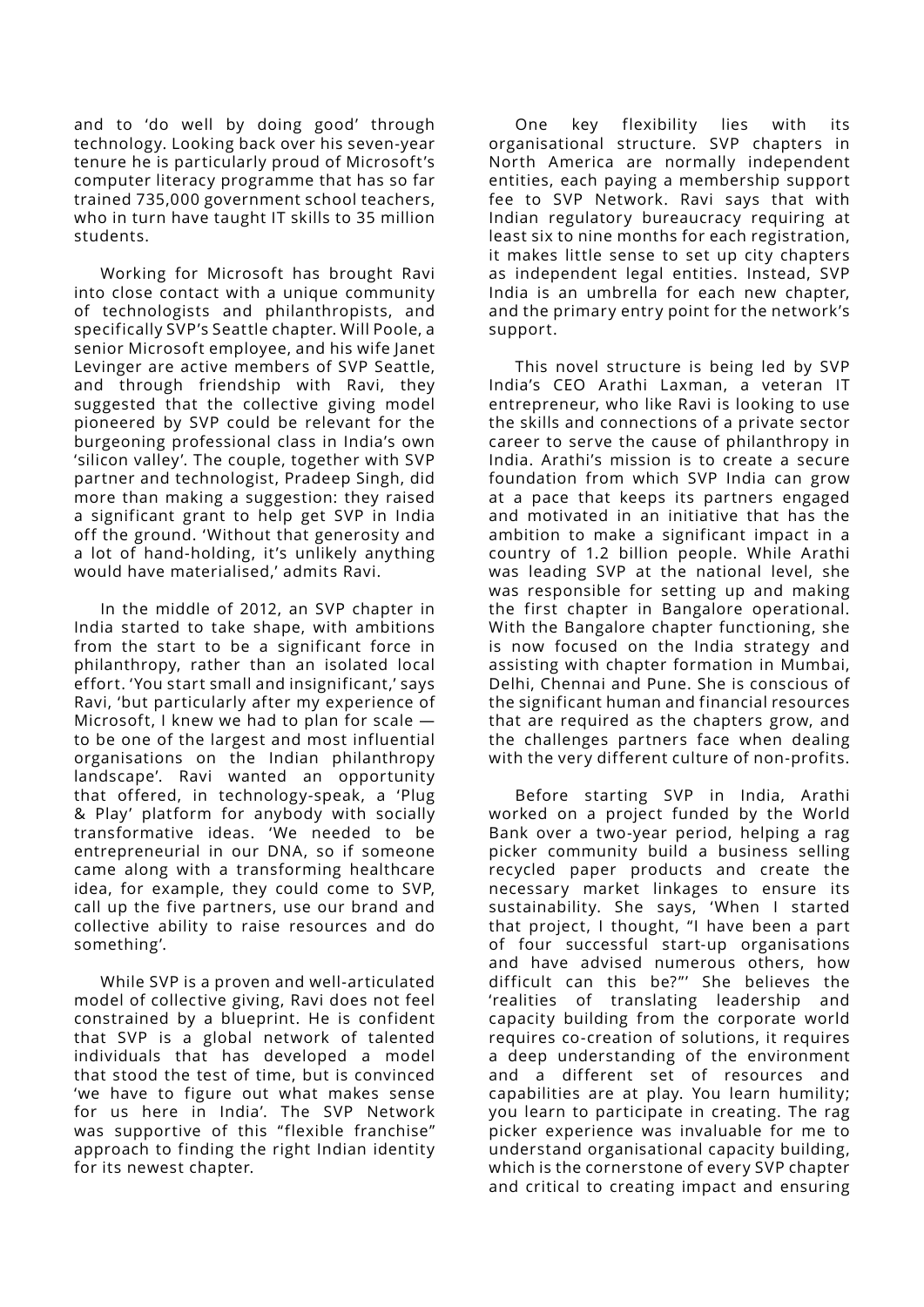sustainability. This is part of the learning journey for all of us at SVP in India.'

Ravi believes it will take time to get many of the high value partners, such as company CEOs, to engage directly with non-profits but he is already seeing that many of their partners' spouses 'rolling up their sleeves and working with NGOs', which indeed reflects SVP's practice in the U.S., where membership of a chapter is very much a family affair. Ravi sees the proven core model of SVP as a starting point for India rather than an end point. He says, 'There is a core grantmaking model but we also need to be entrepreneurially opportunistic. We need to run lots of experiments and from them figure out what's worth pursuing.'

Ravi admits that social enterprise is a big trend in India which SVP India needs to explore: 'Already we have a number of partners keen to support social enterprises, for example, we have one partner who could donate land for an enterprise accelerator, and there are social investment funds willing to offer us grants if we move in that direction and are clear about the role we could play.'

In July 2013, SVP India gained legal registration as a Section 25 non-profit company under which individual city-based circles will be local chapters. The chairman of each chapter will sit on the SVP India board to help steer countrywide strategy. Livelihood, including job creation and vocational training, will be an overarching national focus area for all chapters. Each group will then choose additional localised social and environmental challenges that particularly touch on the well-being of their communities.

Bangalore, the first of SVP India's chapters, has chosen waste management as its local issue. The rapid expansion of Bangalore as India's 'Silicon Valley' has placed much of its post-colonial infrastructure under stress. The problem of sorting, collecting and disposing of domestic waste in a city of approaching 10 million people has vexed Bangalore for decades. The municipality's 'zero waste' programme is being piloted in 22 of the city's 198 wards by private sector contractors. SVP Bangalore's partner, V. Ravichandar, a corporate consultant who is passionate about civic engagement, is offended by the city's

growing mountain of untreated waste. He is leading the chapter's efforts in finding an effective entry point and strategy for SVP to engage in waste management, by harnessing the resources and skill set of the chapter's partners.

Something of an existential crisis affects many highly driven and successful business people contemplating life priorities beyond the pivot age of 50. This was true of Ravi Venkatesan, who has written about shaping his life priorities after a 30-year working life and the prospect of another 30 years yet to be lived out. Similarly, Bangalore's chapter chair, Akila Krishankumar, spent six months in reflection after retiring from a Fortune 500 technology company in 2013, resisting what she says is 'the natural temptation to accept board positions and to take on jobs.' She soon found that SVP would give her the opportunity to use her skills and networks while making a social impact on Bangalore and India. She feels that in India, wealth creation is still a new experience for many people and this 'helps people not to forget where they have come from.' Akila uses speaking engagements at business conferences to share her passion for the potential of SVP and is delighted that the chapter has been 'growing at a rapid rate' to 65 partners by the end of 2013. She says that the 'concept of venture philanthropy is interesting to many business people, who have been chequebook philanthropists but want to be more involved in giving, who want to know how their gifts are spent.' Akila believes such people are willing to give SVP membership a try, but need to know that working in collective model offers them the flexibility to engage at a level of time commitment that does not compromise work and family.

The combined experience of SVP's U.S. chapters has helped Bangalore set expectations about commitment levels and refine their pitch to prospective members. 'In U.S. chapters, we know that at any one time a chapter will have a range of partners who write a cheque and might not actively participate to those that are highly engaged and driving the chapter's agenda based on their availability of time,' says Arathi Laxman, SVP India's CEO. 'Educating partners [about philanthropy and Indian non-profit culture]